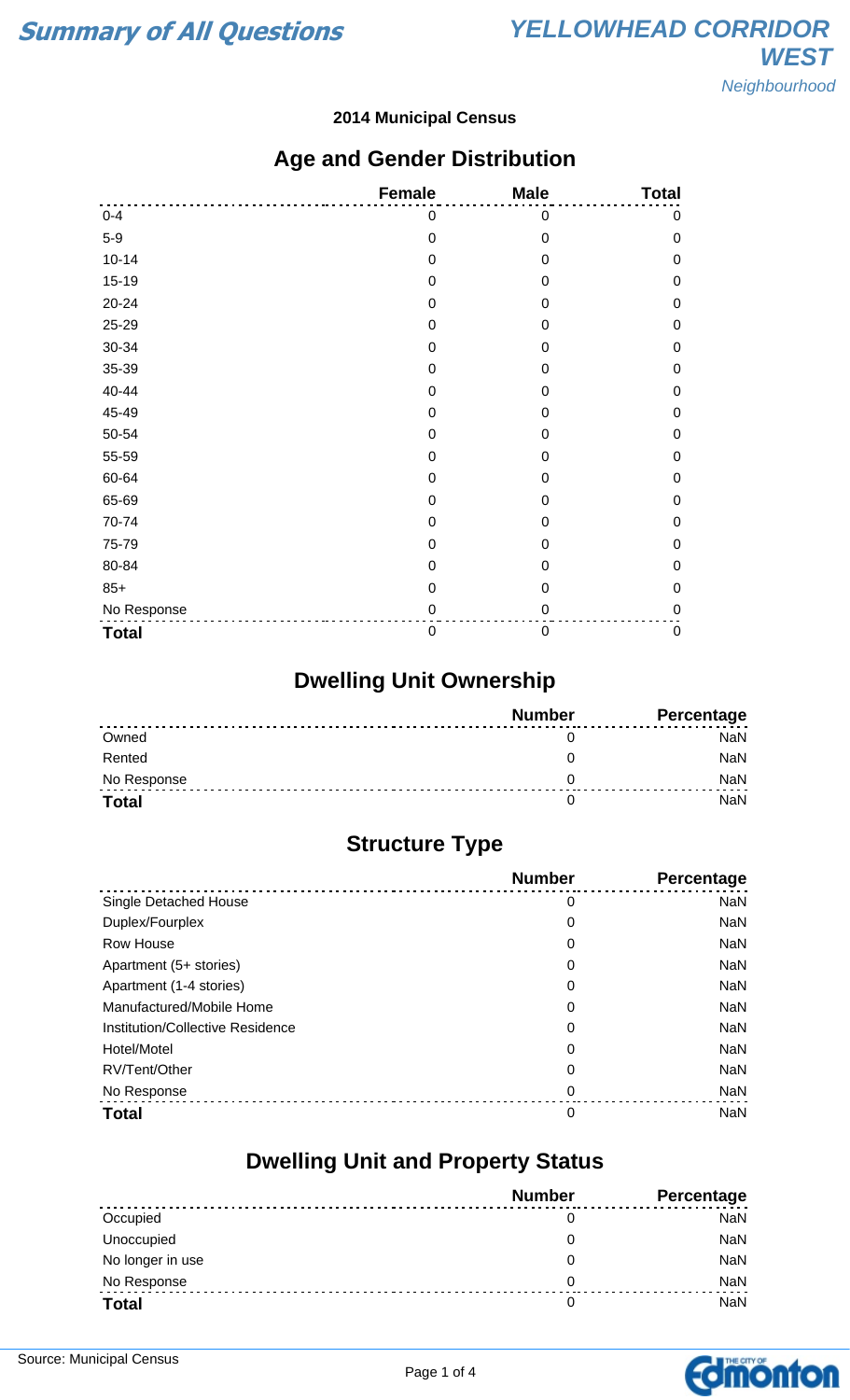### **Marital Status**

|                      | <b>Number</b> | Percentage |
|----------------------|---------------|------------|
| Married              | 0             | <b>NaN</b> |
| Common-law           | 0             | <b>NaN</b> |
| Separated/divorced   | 0             | <b>NaN</b> |
| <b>Never Married</b> | 0             | <b>NaN</b> |
| Widowed              | 0             | <b>NaN</b> |
| No Response          | 0             | <b>NaN</b> |
| <b>Total</b>         | 0             | <b>NaN</b> |

### **Employment Status**

|                            | <b>Number</b> | Percentage |
|----------------------------|---------------|------------|
| Preschool                  | 0             | <b>NaN</b> |
| Kindergarten - Gr.6        | 0             | <b>NaN</b> |
| Gr.7 - Gr.9                | 0             | <b>NaN</b> |
| Gr.10 - Gr.12              | 0             | <b>NaN</b> |
| Post Secondary Student     | 0             | <b>NaN</b> |
| Homemaker                  | 0             | <b>NaN</b> |
| Employed 0-30 hrs          | 0             | <b>NaN</b> |
| Employed 30+ hrs           | 0             | <b>NaN</b> |
| Unemployed                 | 0             | <b>NaN</b> |
| Retired                    | 0             | <b>NaN</b> |
| Permanently unable to work | 0             | <b>NaN</b> |
| No Response                | 0             | <b>NaN</b> |
| <b>Total</b>               | $\mathbf 0$   | <b>NaN</b> |

### **Term of Residence at this Location**

|                              | <b>Number</b> | Percentage |
|------------------------------|---------------|------------|
| 5 years or more              | 0             | <b>NaN</b> |
| 3 years to less than 5 years | 0             | <b>NaN</b> |
| 1 year to less than 3 years  | 0             | <b>NaN</b> |
| Less than 1 year             | 0             | <b>NaN</b> |
| Child less than 1 year       | 0             | <b>NaN</b> |
| No Response                  | 0             | <b>NaN</b> |
| <b>Total</b>                 | 0             | <b>NaN</b> |

# **Previous Residence if living in Dwelling for less than 1 year**

|                                   | <b>Number</b> | Percentage |
|-----------------------------------|---------------|------------|
| Elsewhere in Edmonton             | 0             | <b>NaN</b> |
| Elsewhere in Alberta              | 0             | NaN        |
| Atlantic Canada                   | 0             | <b>NaN</b> |
| Ontario/Quebec                    | 0             | NaN        |
| Territories/Manitoba/Saskatchewan | 0             | NaN        |
| <b>British Columbia</b>           | 0             | NaN        |
| Outside Canada                    | 0             | <b>NaN</b> |
| No Response                       | 0             | NaN        |
| <b>Total</b>                      | 0             | <b>NaN</b> |

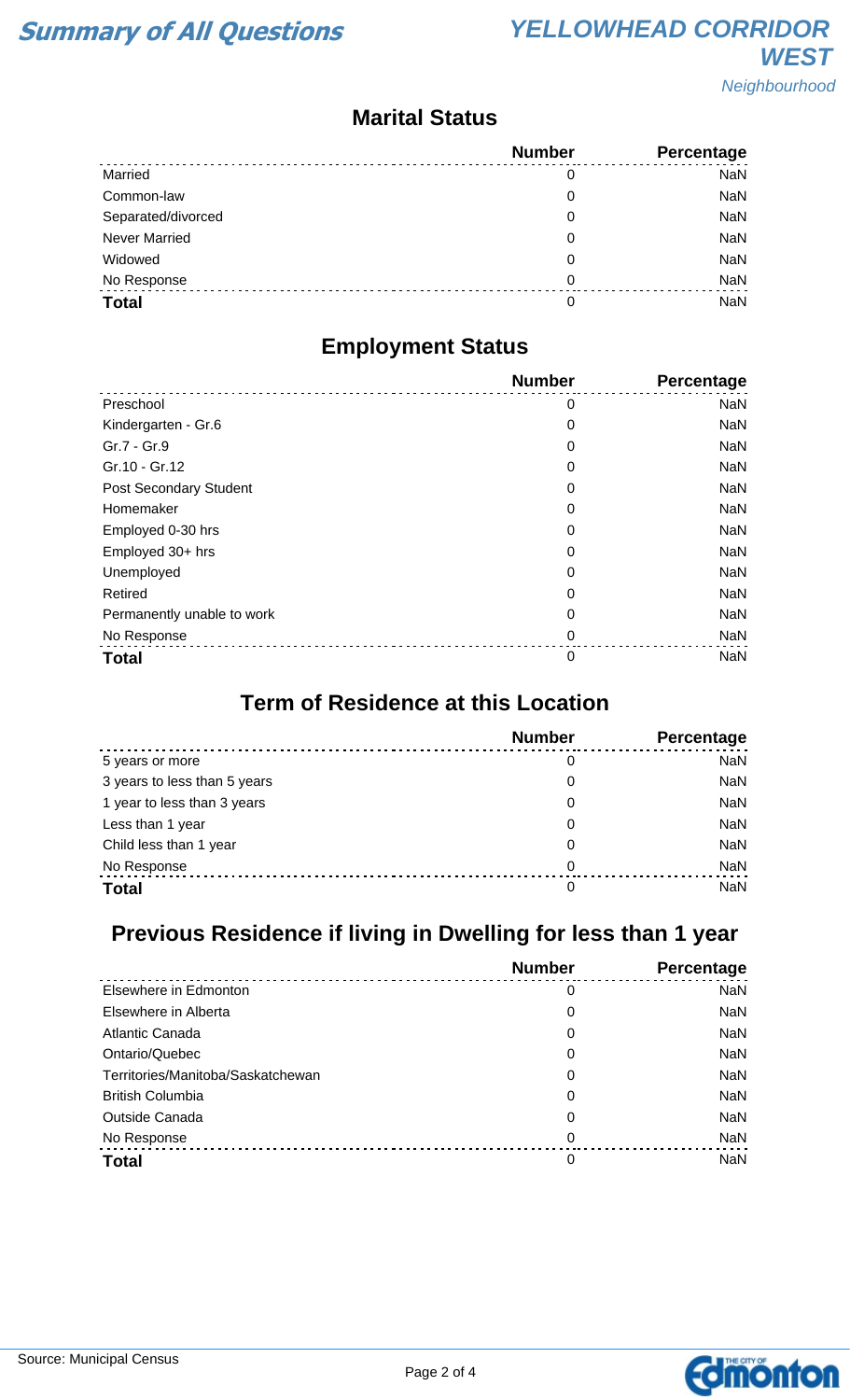# **Main Mode of Transportation from Home to Work**

|                              | <b>Number</b> | Percentage |
|------------------------------|---------------|------------|
| Car/Truck/Van (as Driver)    | 0             | <b>NaN</b> |
| Car/Truck/Van (as Passenger) | 0             | <b>NaN</b> |
| Transit                      | 0             | <b>NaN</b> |
| Walk                         | 0             | <b>NaN</b> |
| <b>Bicycle</b>               | 0             | <b>NaN</b> |
| Other                        | 0             | <b>NaN</b> |
| No Response                  | 0             | <b>NaN</b> |
| <b>Total</b>                 | 0             | NaN        |

# **Citizenship**

|                      | <b>Number</b> | <b>Percentage</b> |
|----------------------|---------------|-------------------|
| Canadian Citizen     |               | NaN               |
| Non Canadian Citizen |               | <b>NaN</b>        |
| No Response          |               | <b>NaN</b>        |
| <b>Total</b>         |               | NaN               |

# **School Residency**

|              | <b>Number</b> | <b>Percentage</b> |
|--------------|---------------|-------------------|
| Public       |               | NaN               |
| Catholic     |               | NaN               |
| No Response  |               | NaN               |
| <b>Total</b> |               | NaN               |

## **Household Languages**

|                              | <b>Number</b> | <b>Percentage</b> |
|------------------------------|---------------|-------------------|
| English Only                 | 0             | <b>NaN</b>        |
| Arabic                       | 0             | <b>NaN</b>        |
| Cantonese                    | 0             | <b>NaN</b>        |
| French                       | 0             | <b>NaN</b>        |
| German                       | 0             | <b>NaN</b>        |
| Mandarin                     | 0             | <b>NaN</b>        |
| Panjabi (Punjabi)            | 0             | <b>NaN</b>        |
| Spanish                      | 0             | <b>NaN</b>        |
| Tagalog (Pilipino, Filipino) | 0             | <b>NaN</b>        |
| Ukrainian                    | 0             | <b>NaN</b>        |
| Other                        | 0             | <b>NaN</b>        |
| No Response                  | $\mathbf 0$   | <b>NaN</b>        |
| <b>Total</b>                 | $\mathbf 0$   | <b>NaN</b>        |